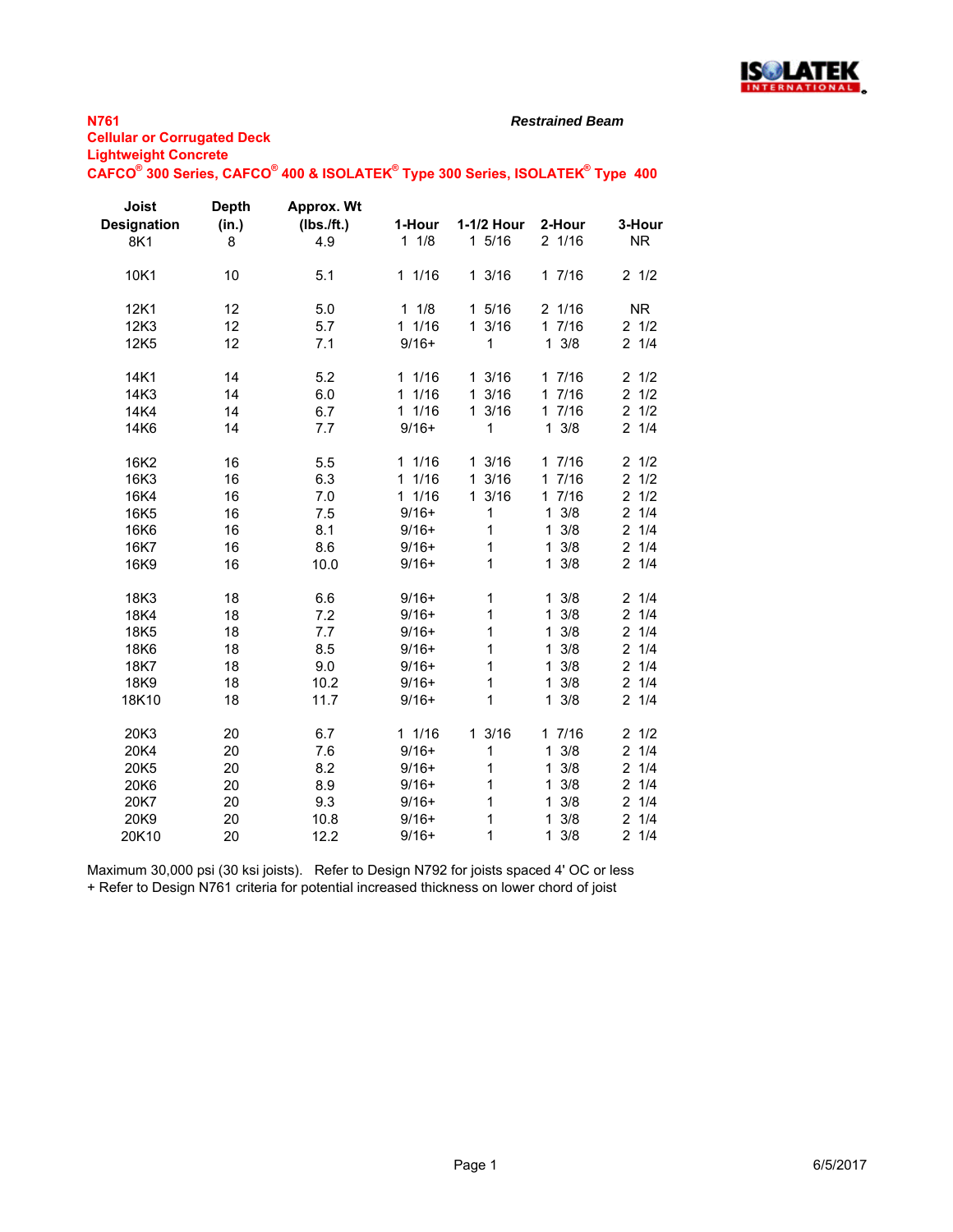

#### *Restrained Beam*

| -gumogum vonorom |                                                                               |  |  |
|------------------|-------------------------------------------------------------------------------|--|--|
|                  | CAFCO® 300 Series, CAFCO® 400 & ISOLATEK® Type 300 Series, ISOLATEK® Type 400 |  |  |

| Joist              | <b>Depth</b> | Approx. Wt |         |             |                     |           |
|--------------------|--------------|------------|---------|-------------|---------------------|-----------|
| <b>Designation</b> | (in.)        | (Ibs./ft.) | 1-Hour  | 1-1/2 Hour  | 2-Hour              | 3-Hour    |
| 22K4               | 22           | 8.0        | $9/16+$ | 1           | $1 \frac{3}{8}$     | $2 \t1/4$ |
| 22K5               | 22           | 8.8        | $9/16+$ | 1           | $1 \frac{3}{8}$     | $2 \t1/4$ |
| 22K6               | 22           | 9.2        | $9/16+$ | 1           | 3/8<br>1.           | $2 \t1/4$ |
| 22K7               | 22           | 9.7        | $9/16+$ | 1           | $1 \frac{3}{8}$     | $2 \t1/4$ |
| 22K9               | 22           | 11.9       | $9/16+$ | 1           | $1 \frac{3}{8}$     | $2 \t1/4$ |
| 22K10              | 22           | 12.6       | $9/16+$ | 1           | $1 \frac{3}{8}$     | $2 \t1/4$ |
| 22K11              | 22           | 13.8       | $9/16+$ | 1           | $1 \frac{3}{8}$     | $2 \t1/4$ |
| 24K4               | 24           | 8.4        | $9/16+$ | 1           | 3/8<br>1.           | 21/4      |
| 24K5               | 24           | 9.3        | $9/16+$ | 1           | 3/8<br>1            | 21/4      |
| 24K6               | 24           | 9.7        | $9/16+$ | 1           | $1 \frac{3}{8}$     | $2 \t1/4$ |
| 24K7               | 24           | 10.1       | $9/16+$ | 1           | 3/8<br>$\mathbf{1}$ | $2 \t1/4$ |
| 24K8               | 24           | 11.5       | $9/16+$ | 1           | $\mathbf{1}$<br>3/8 | 21/4      |
| 24K9               | 24           | 12.0       | $9/16+$ | 1           | 3/8<br>$\mathbf{1}$ | $2 \t1/4$ |
| 24K10              | 24           | 13.1       | $9/16+$ | 1           | 3/8<br>1            | $2 \t1/4$ |
| 24K12              | 24           | 16.0       | $9/16+$ | 1           | 3/8<br>$\mathbf{1}$ | $2 \t1/4$ |
| 26K5               | 26           | 9.8        | $9/16+$ | $\mathbf 1$ | $1 \frac{3}{8}$     | 21/4      |
| 26K6               | 26           | 10.6       | $9/16+$ | 1           | 3/8<br>1            | 21/4      |
| 26K7               | 26           | 10.9       | $9/16+$ | 1           | 3/8<br>1.           | $2 \t1/4$ |
| 26K8               | 26           | 12.1       | $9/16+$ | 1           | $1 \frac{3}{8}$     | $2 \t1/4$ |
| 26K9               | 26           | 12.2       | $9/16+$ | 1           | 3/8<br>$\mathbf{1}$ | $2 \t1/4$ |
| 26K10              | 26           | 13.8       | $9/16+$ | 1           | 3/8<br>1            | 21/4      |
| 26K12              | 26           | 16.6       | $9/16+$ | 1           | $1 \frac{3}{8}$     | $2 \t1/4$ |
| 28K6               | 28           | 11.4       | $9/16+$ | $\mathbf 1$ | 3/8<br>1.           | 21/4      |
| 28K7               | 28           | 11.8       | $9/16+$ | 1           | 3/8<br>1            | $2 \t1/4$ |
| 28K8               | 28           | 12.7       | $9/16+$ | 1           | 3/8<br>1.           | $2 \t1/4$ |
| 28K9               | 28           | 13.0       | $9/16+$ | 1           | $1 \frac{3}{8}$     | 21/4      |
| 28K10              | 28           | 14.3       | $9/16+$ | 1           | 3/8<br>1            | $2 \t1/4$ |
| 28K12              | 28           | 17.1       | $9/16+$ | 1           | $1 \frac{3}{8}$     | 21/4      |
| 30K7               | 30           | 12.3       | $9/16+$ | 1           | 3/8<br>1            | 21/4      |
| 30K8               | 30           | 13.2       | $9/16+$ | 1           | $1 \frac{3}{8}$     | $2 \t1/4$ |
| 30K9               | 30           | 13.4       | $9/16+$ | 1           | 3/8<br>1.           | 21/4      |
| 30K10              | 30           | 15.0       | $9/16+$ | 1           | $1 \frac{3}{8}$     | $2 \t1/4$ |
| 30K11              | 30           | 16.4       | $9/16+$ | 1           | 3/8<br>1            | $2 \t1/4$ |
| 30K12              | 30           | 17.6       | $9/16+$ | 1           | $1 \t3/8$           | 21/4      |
| 18LH02             | 18           | 10         | $9/16+$ | 1           | 3/8<br>1            | 21/4      |
| 18LH03             | 18           | 11         | $9/16+$ | 1           | $\mathbf{1}$<br>3/8 | 21/4      |
| 18LH04             | 18           | 12         | $9/16+$ | 1           | $1 \frac{3}{8}$     | 21/4      |

Maximum 30,000 psi (30 ksi joists). Refer to Design N792 for joists spaced 4' OC or less + Refer to Design N761 criteria for potential increased thickness on lower chord of joist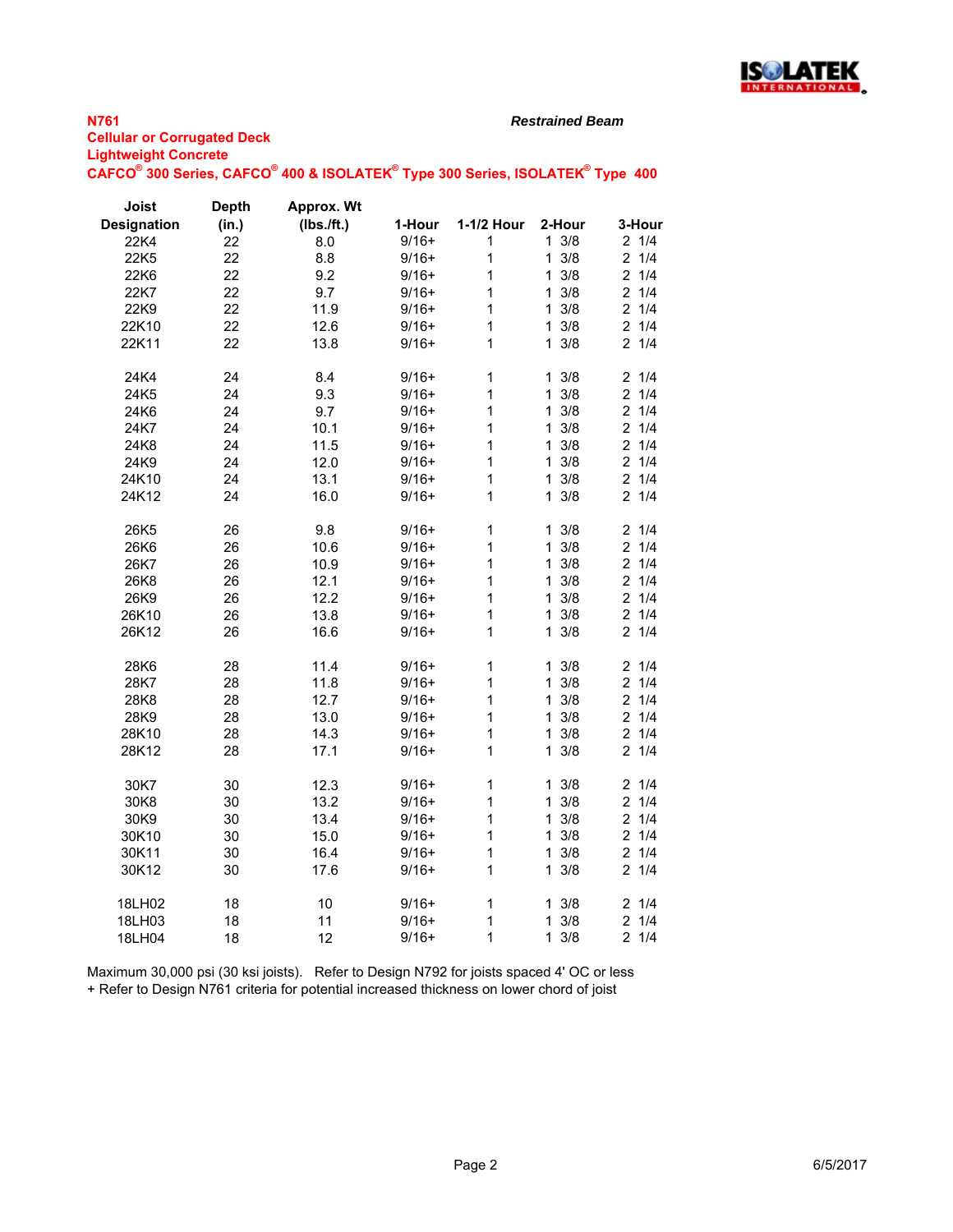

#### *Restrained Beam*

 $\mathsf{CAFCO}^\circ$  300 Series,  $\mathsf{CAFCO}^\circ$  400 & ISOLATEK $^\circ$  Type 300 Series, ISOLATEK $^\circ$  Type 400

| Joist              | <b>Depth</b> | Approx. Wt |         |              |                     |                       |
|--------------------|--------------|------------|---------|--------------|---------------------|-----------------------|
| <b>Designation</b> | (in.)        | (Ibs./ft.) | 1-Hour  | 1-1/2 Hour   | 2-Hour              | 3-Hour                |
| 18LH05             | 18           | 15         | $9/16+$ | 1            | $1 \frac{3}{8}$     | 21/4                  |
| 18LH06             | 18           | 15         | $9/16+$ | 1            | 3/8<br>$\mathbf{1}$ | 21/4                  |
| 18LH07             | 18           | 17         | $9/16+$ | 1            | 3/8<br>$\mathbf{1}$ | 2<br>1/4              |
| 18LH08             | 18           | 19         | $9/16+$ | 1            | 3/8<br>$\mathbf{1}$ | 21/4                  |
| 18LH09             | 18           | 21         | $9/16+$ | 1            | $1 \frac{3}{8}$     | 21/4                  |
| 20LH02             | 20           | 10         | $9/16+$ | $\mathbf{1}$ | 3/8<br>1            | 2<br>1/4              |
| 20LH03             | 20           | 11         | $9/16+$ | 1            | 3/8<br>1            | $\overline{2}$<br>1/4 |
| 20LH04             | 20           | 12         | $9/16+$ | 1            | 3/8<br>$\mathbf 1$  | $\overline{c}$<br>1/4 |
| 20LH05             | 20           | 14         | $9/16+$ | 1            | $1 \frac{3}{8}$     | 1/4<br>2              |
| 20LH06             | 20           | 15         | $9/16+$ | 1            | 3/8<br>1.           | 1/4<br>$\overline{2}$ |
| 20LH07             | 20           | 17         | $9/16+$ | 1            | 3/8<br>$\mathbf{1}$ | 21/4                  |
| 20LH08             | 20           | 19         | $9/16+$ | 1            | $\mathbf{1}$<br>3/8 | 21/4                  |
| 20LH09             | 20           | 21         | $9/16+$ | 1            | 3/8<br>$\mathbf{1}$ | 1/4<br>2              |
| 20LH10             | 20           | 23         | $9/16+$ | 1            | 3/8<br>1            | 21/4                  |
| 24LH03             | 24           | 11         | $9/16+$ | 1            | 3/8<br>$\mathbf{1}$ | 2<br>1/4              |
| 24LH04             | 24           | 12         | $9/16+$ | 1            | 3/8<br>$\mathbf{1}$ | 21/4                  |
| 24LH05             | 24           | 13         | $9/16+$ | 1            | 3/8<br>$\mathbf 1$  | 1/4<br>2              |
| 24LH06             | 24           | 16         | $9/16+$ | 1            | 3/8<br>$\mathbf{1}$ | $\overline{2}$<br>1/4 |
| 24LH07             | 24           | 17         | $9/16+$ | 1            | $1 \frac{3}{8}$     | $\overline{2}$<br>1/4 |
| 24LH08             | 24           | 18         | $9/16+$ | 1            | $\mathbf{1}$<br>3/8 | $\overline{2}$<br>1/4 |
| 24LH09             | 24           | 21         | $9/16+$ | 1            | $1 \frac{3}{8}$     | 2<br>1/4              |
| 24LH10             | 24           | 23         | $9/16+$ | $\mathbf{1}$ | 3/8<br>$\mathbf{1}$ | 1/4<br>$\overline{2}$ |
| 24LH11             | 24           | 25         | $9/16+$ | 1            | $\mathbf{1}$<br>3/8 | 21/4                  |
| 28LH05             | 28           | 13         | $9/16+$ | $\mathbf{1}$ | 3/8<br>1            | 2<br>1/4              |
| 28LH06             | 28           | 16         | $9/16+$ | 1            | 3/8<br>$\mathbf{1}$ | 21/4                  |
| 28LH07             | 28           | 17         | $9/16+$ | 1            | 3/8<br>$\mathbf{1}$ | 1/4<br>2              |
| 28LH08             | 28           | 18         | $9/16+$ | 1            | 3/8<br>$\mathbf{1}$ | $\overline{2}$<br>1/4 |
| 28LH09             | 28           | 21         | $9/16+$ | 1            | $1 \frac{3}{8}$     | $\overline{2}$<br>1/4 |
| 28LH10             | 28           | 23         | $9/16+$ | 1            | 3/8<br>$\mathbf 1$  | $\overline{2}$<br>1/4 |
| 28LH11             | 28           | 25         | $9/16+$ | 1            | 3/8<br>$\mathbf{1}$ | $\overline{2}$<br>1/4 |
| 28LH12             | 28           | 27         | $9/16+$ | 1            | 3/8<br>$\mathbf{1}$ | 21/4                  |
| 28LH13             | 28           | 30         | $9/16+$ | 1            | 3/8<br>1            | 21/4                  |
| 32LH06             | 32           | 14         | $9/16+$ | $\mathbf{1}$ | $1 \frac{3}{8}$     | 21/4                  |
| 32LH07             | 32           | 16         | $9/16+$ | 1            | 3/8<br>$\mathbf{1}$ | 21/4                  |
| 32LH08             | 32           | 17         | $9/16+$ | 1            | 3/8<br>$\mathbf{1}$ | 1/4<br>2              |
| 32LH09             | 32           | 21         | $9/16+$ | 1            | 3/8<br>1            | $\overline{2}$<br>1/4 |
| 32LH10             | 32           | 21         | $9/16+$ | 1            | 1<br>3/8            | $\overline{2}$<br>1/4 |
| 32LH11             | 32           | 24         | $9/16+$ | 1            | 3/8<br>$\mathbf 1$  | 1/4<br>2              |

Maximum 30,000 psi (30 ksi joists). Refer to Design N792 for joists spaced 4' OC or less + Refer to Design N761 criteria for potential increased thickness on lower chord of joist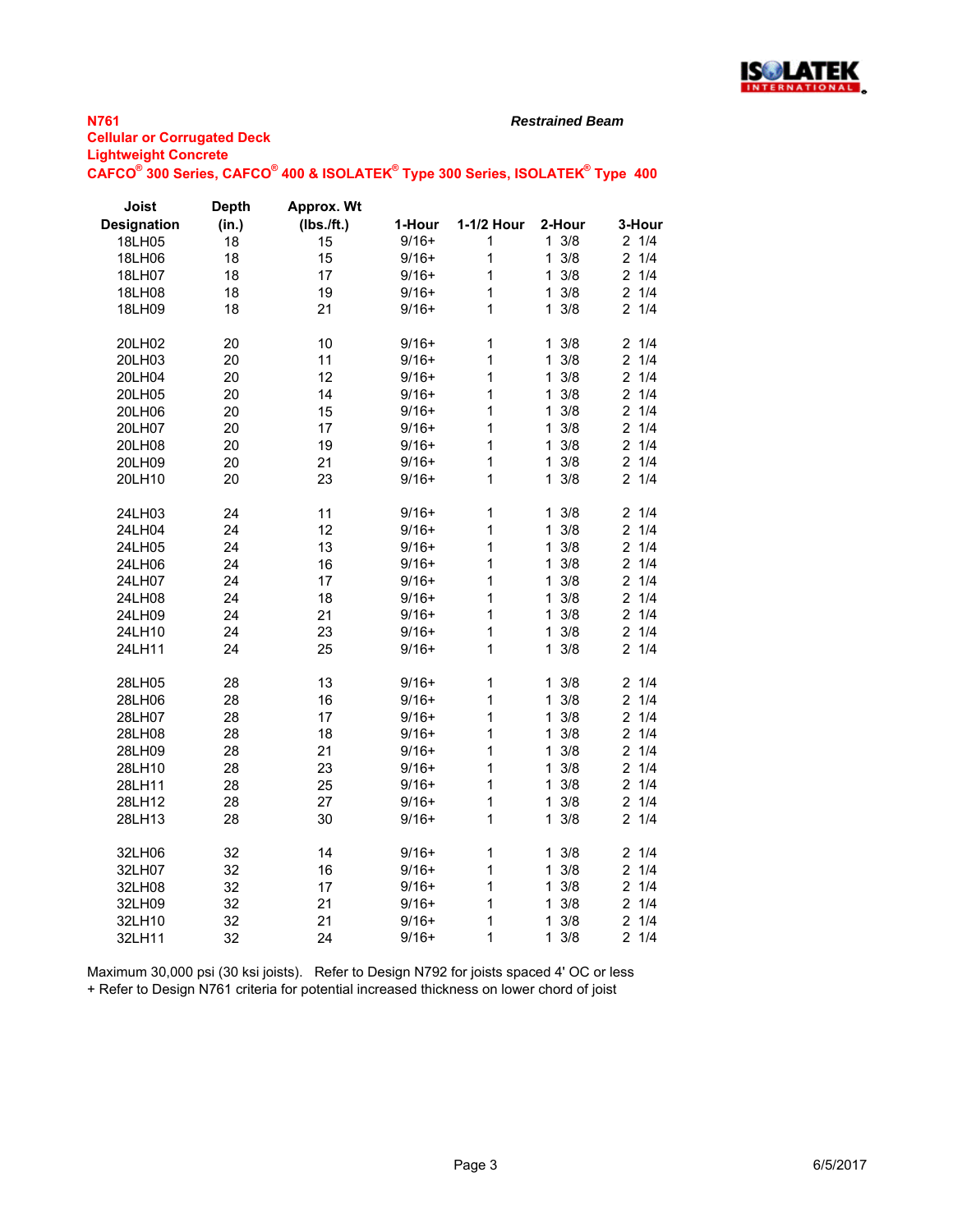

#### **N761 Cellular or Corrugated Deck Lightweight Concrete**  $\mathsf{CAFCO}^\circ$  300 Series,  $\mathsf{CAFCO}^\circ$  400 & ISOLATEK $^\circ$  Type 300 Series, ISOLATEK $^\circ$  Type 400

*Restrained Beam*

| <b>Joist</b>       | <b>Depth</b> | Approx. Wt   |         |            |                 |                 |
|--------------------|--------------|--------------|---------|------------|-----------------|-----------------|
| <b>Designation</b> | (in.)        | $(Ibs.$ ft.) | 1-Hour  | 1-1/2 Hour | 2-Hour          | 3-Hour          |
| 32LH12             | 32           | 27           | $9/16+$ |            | $1 \frac{3}{8}$ | $2 \frac{1}{4}$ |
| 32LH13             | 32           | 30           | $9/16+$ | 1          | 3/8<br>1.       | $2 \frac{1}{4}$ |
| 32LH14             | 32           | 33           | $9/16+$ | 1          | 3/8<br>1.       | $2 \frac{1}{4}$ |
| 32LH15             | 32           | 35           | $9/16+$ | 1          | $1 \frac{3}{8}$ | $2 \frac{1}{4}$ |
| 36LH07             | 36           | 16           | $9/16+$ | 1          | $1 \frac{3}{8}$ | $2 \frac{1}{4}$ |
| 36LH08             | 36           | 18           | $9/16+$ | 1          | 3/8<br>1.       | $2 \frac{1}{4}$ |
| 36LH09             | 36           | 21           | $9/16+$ | 1          | 3/8<br>1.       | $2 \frac{1}{4}$ |
| 36LH10             | 36           | 21           | $9/16+$ | 1          | 3/8<br>1.       | $2 \frac{1}{4}$ |
| 36LH11             | 36           | 23           | $9/16+$ | 1          | 3/8<br>1.       | $2 \frac{1}{4}$ |
| 36LH12             | 36           | 25           | $9/16+$ | 1          | $1 \frac{3}{8}$ | $2 \frac{1}{4}$ |
| 36LH13             | 36           | 30           | $9/16+$ | 1          | $1 \frac{3}{8}$ | $2 \frac{1}{4}$ |
| 36LH14             | 36           | 36           | $9/16+$ | 1          | $1 \frac{3}{8}$ | $2 \frac{1}{4}$ |
| 36LH15             | 36           | 36           | $9/16+$ | 1          | 3/8<br>1.       | $2 \frac{1}{4}$ |
| 40LH08             | 40           | 16           | $9/16+$ | 1          | 3/8<br>1.       | $2 \frac{1}{4}$ |

| 40LH08  | 40 | 16 | $9/16+$ | 1 | 3/8<br>1            | $2 \frac{1}{4}$       |
|---------|----|----|---------|---|---------------------|-----------------------|
| 40LH09  | 40 | 21 | $9/16+$ | 1 | 3/8<br>1            | $\overline{2}$<br>1/4 |
| 40LH10  | 40 | 21 | $9/16+$ | 1 | 3/8<br>1            | $\overline{2}$<br>1/4 |
| 40LH11  | 40 | 22 | $9/16+$ | 1 | 3/8<br>1            | 1/4<br>2              |
| 40LH12  | 40 | 25 | $9/16+$ | 1 | 3/8<br>1            | 1/4<br>2              |
| 40LH13  | 40 | 30 | $9/16+$ | 1 | 3/8<br>1            | 1/4<br>2              |
| 40LH14  | 40 | 35 | $9/16+$ | 1 | 3/8<br>1            | 1/4<br>2              |
| 40LH15  | 40 | 36 | $9/16+$ | 1 | 3/8<br>1            | $\overline{2}$<br>1/4 |
| 40LH16  | 40 | 42 | $9/16+$ | 1 | 3/8<br>$\mathbf{1}$ | $2 \t1/4$             |
|         |    |    |         |   |                     |                       |
| 44LH09  | 44 | 19 | $9/16+$ | 1 | 3/8<br>1            | $2 \t1/4$             |
| 44LH10  | 44 | 21 | $9/16+$ | 1 | 3/8<br>1            | $\overline{2}$<br>1/4 |
| 44LH11  | 44 | 22 | $9/16+$ | 1 | 3/8<br>1            | $\overline{2}$<br>1/4 |
| 44LH12  | 44 | 25 | $9/16+$ | 1 | 3/8<br>1            | 1/4<br>$\overline{2}$ |
| 44LH13  | 44 | 30 | $9/16+$ | 1 | 3/8<br>1            | $\overline{2}$<br>1/4 |
| 44LH14  | 44 | 31 | $9/16+$ | 1 | 3/8<br>1            | 1/4<br>$\overline{2}$ |
| 44LH15  | 44 | 36 | $9/16+$ | 1 | 3/8<br>$\mathbf{1}$ | $\overline{2}$<br>1/4 |
| 44LH16  | 44 | 42 | $9/16+$ | 1 | 3/8<br>1            | 1/4<br>$\overline{2}$ |
| 44LH17  | 44 | 47 | $9/16+$ | 1 | 3/8<br>$\mathbf{1}$ | 21/4                  |
|         |    |    |         |   |                     |                       |
| 48LH10  | 48 | 21 | $9/16+$ | 1 | 3/8<br>1            | 21/4                  |
| 48LH11  | 48 | 22 | $9/16+$ | 1 | 3/8<br>1            | $\overline{2}$<br>1/4 |
| 48LH12  | 48 | 25 | $9/16+$ | 1 | 3/8<br>1            | $\overline{2}$<br>1/4 |
| 48LH13  | 48 | 29 | $9/16+$ | 1 | 3/8<br>1            | 1/4<br>$\overline{2}$ |
| 48LH14  | 48 | 32 | $9/16+$ | 1 | 3/8<br>1            | $\overline{2}$<br>1/4 |
| 48LH15  | 48 | 36 | $9/16+$ | 1 | 3/8<br>1            | $\overline{2}$<br>1/4 |
| 48LH16  | 48 | 42 | $9/16+$ | 1 | 3/8<br>1            | $\overline{2}$<br>1/4 |
| 48LH17  | 48 | 47 | $9/16+$ | 1 | 3/8<br>1            | $2 \t1/4$             |
|         |    |    |         |   |                     |                       |
| 52DLH10 | 52 | 25 | $9/16+$ | 1 | 3/8<br>$\mathbf{1}$ | $2 \frac{1}{4}$       |
| 52DLH11 | 52 | 26 | $9/16+$ | 1 | 3/8<br>1            | $\overline{2}$<br>1/4 |

Maximum 30,000 psi (30 ksi joists). Refer to Design N792 for joists spaced 4' OC or less

+ Refer to Design N761 criteria for potential increased thickness on lower chord of joist